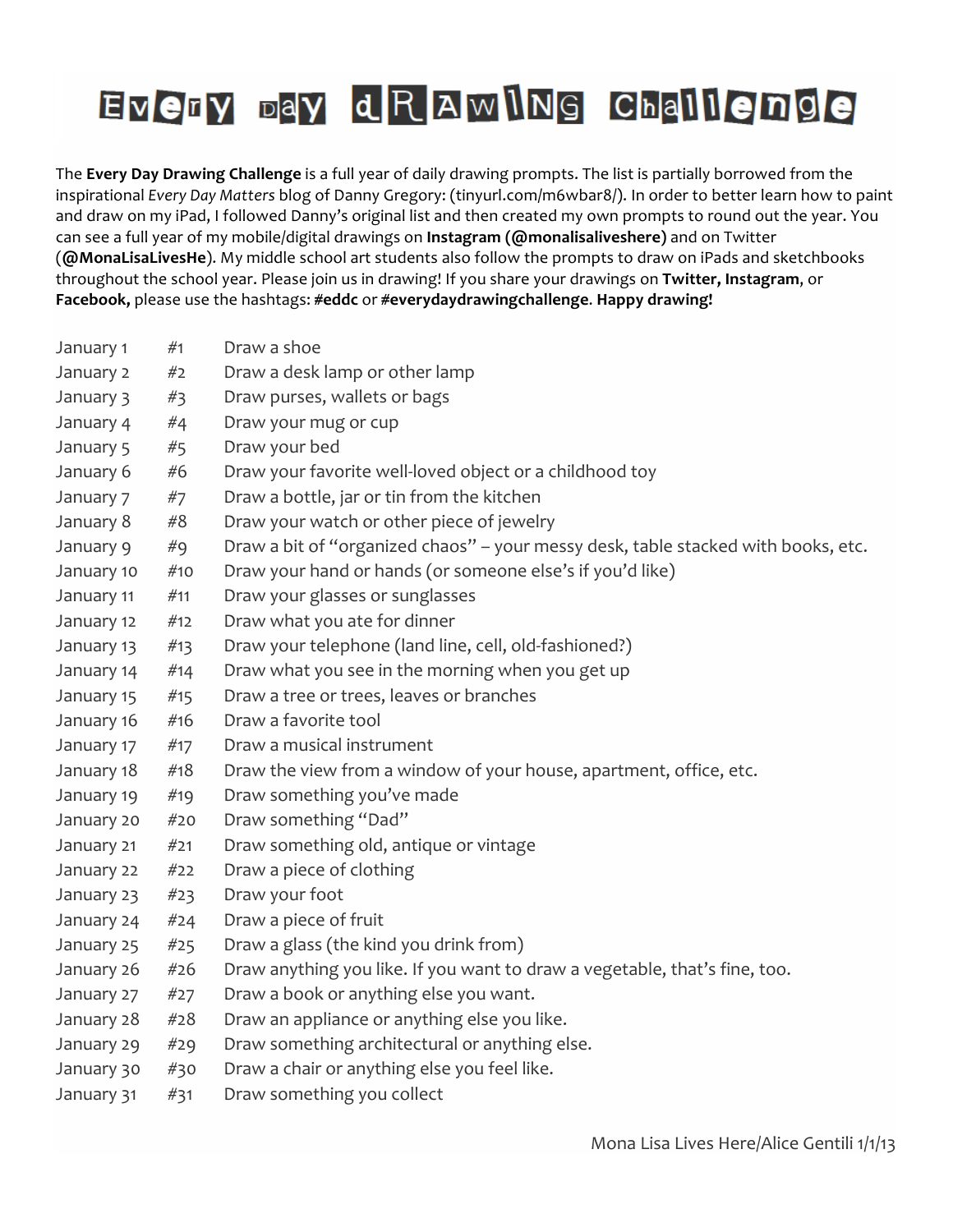| February 1  | #32 | Draw something metallic                                                             |
|-------------|-----|-------------------------------------------------------------------------------------|
| February 2  | #33 | Draw an eye                                                                         |
| February 3  | #34 | Draw a fall leaf                                                                    |
| February 4  | #35 | Draw a bicycle or a part of one                                                     |
| February 5  | #36 | Draw out in public                                                                  |
| February 6  | #37 | Draw some keys                                                                      |
| February 7  | #38 | Draw at a museum (or www.googleartproject.com and draw something you see)           |
| February 8  | #39 | Draw something you wear in the winter                                               |
| February 9  | #40 | Draw your toothbrush                                                                |
| February 10 | #41 | Draw something with folds                                                           |
| February 11 | #42 | Draw a landmark of your city                                                        |
| February 12 | #43 | Draw something you are thankful for                                                 |
| February 13 | #44 | Draw something made of china or ceramics                                            |
| February 14 | #45 | Draw an animal - a pet, a zoo animal, a stuffed animal                              |
| February 15 | #46 | Draw your medicine cabinet (the inside of it)                                       |
| February 16 | #47 | Draw something holiday themed                                                       |
| February 17 | #48 | Draw a challenge from the past year 1-47 that you didn't try before                 |
| February 18 | #49 | Draw something presidential                                                         |
| February 19 | #50 | Draw your refrigerator interior (and contents) or exterior (and what's on the door) |
| February 20 | #51 | Draw your home's entryway                                                           |
| February 21 | #52 | Draw your TV and favorite show playing                                              |
| February 22 | #53 | Draw a dog (yours or a friends or anyone's)                                         |
| February 23 | #54 | Draw a mouth                                                                        |
| February 24 | #55 | Draw someone or something you love                                                  |
| February 25 | #56 | Draw a doorknob, plain or fancy                                                     |
| February 26 | #57 | Draw a self portrait                                                                |
| February 27 | #58 | Draw a picture frame and the picture in it                                          |
| February 28 | #59 | Draw a hat, cap or other headgear.                                                  |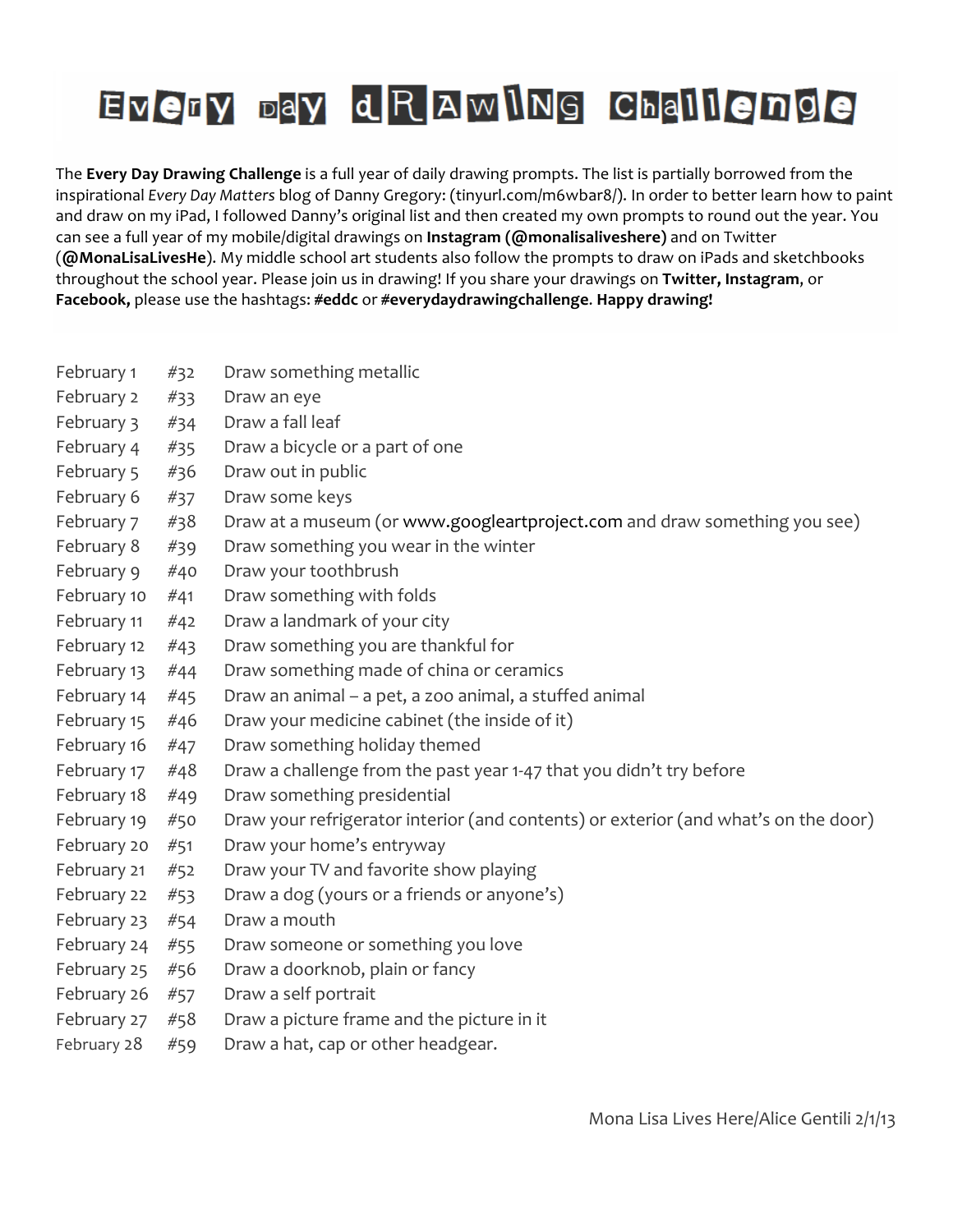| March 1  | #60 | Draw a sign of spring                                                        |
|----------|-----|------------------------------------------------------------------------------|
| March 2  | #61 | Draw an automobile or a part of one                                          |
| March 3  | #62 | Draw a previous challenge in a different medium than you used before         |
| March 4  | #63 | Draw items you find on a nature walk                                         |
| March 5  | #64 | Draw a grouping of 2 or more similar items                                   |
| March 6  | #65 | Draw your sink at home, work, or wherever                                    |
| March 7  | #66 | Draw your nose, a friend's or a stranger's, or a pet's nose.                 |
| March 8  | #67 | Draw a fire hydrant                                                          |
| March 9  | #68 | Draw something "Mom" - your mother, or that which reminds you of motherhood  |
| March 10 | #69 | Draw your computer                                                           |
| March 11 | #70 | Draw a beverage                                                              |
| March 12 | #71 | Draw what you are afraid of                                                  |
| March 13 | #72 | Draw something representing your favorite sport                              |
| March 14 | #73 | Draw somewhere new or go somewhere new and draw what you see                 |
| March 15 | #74 | Draw a mailbox and the most important piece of mail you have ever recieved   |
| March 16 | #75 | Draw some clouds                                                             |
| March 17 | #76 | Draw the ingredients or process of a favorite recipe                         |
| March 18 | #77 | Draw some flowers                                                            |
| March 19 | #78 | Draw something cold or cool                                                  |
| March 20 | #79 | Draw a souvenir of a place you have been                                     |
| March 21 | #80 | Draw an ear or two or three or more                                          |
| March 22 | #81 | Draw something that makes you happy                                          |
| March 23 | #82 | Draw a streetlight                                                           |
| March 24 | #83 | Draw your art space - drawing board, desk, studio, table, where you create   |
| March 25 | #84 | Draw a nearby body of water, a lake, pond, river, ocean                      |
| March 26 | #85 | Draw some bread                                                              |
| March 27 | #86 | Draw a store in your neighborhood                                            |
| March 28 | #87 | Draw a traffic sign (stop, yield, etc)                                       |
| March 29 | #88 | Draw your lunch                                                              |
| March 30 | #89 | Draw something breezy (somehting that blows in the wind - flag, leaves, etc) |
| March 31 | #90 | Draw a button or buttons                                                     |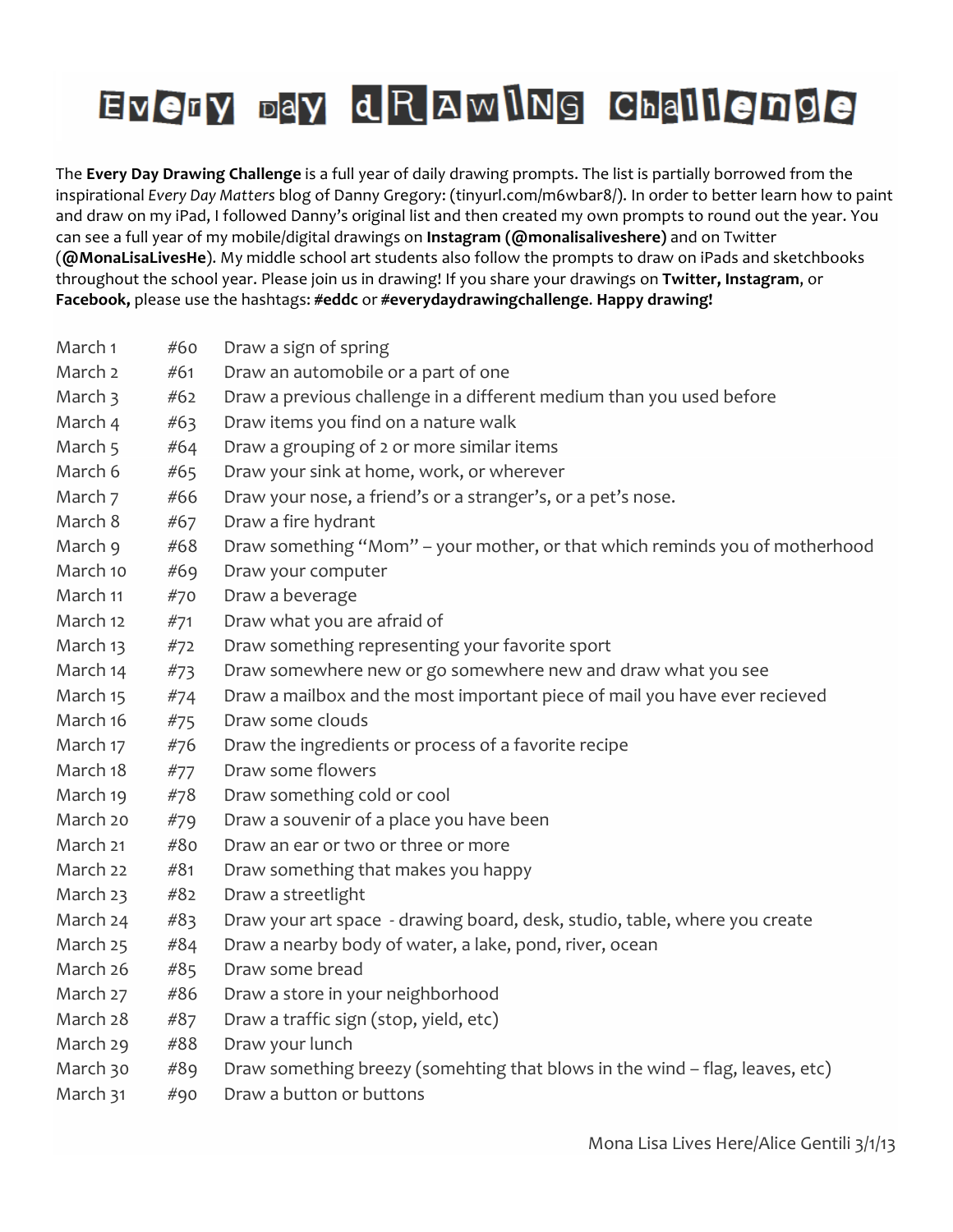| April 1  | #91  | Draw something with wings                                                 |
|----------|------|---------------------------------------------------------------------------|
| April 2  | #92  | Draw an apple                                                             |
| April 3  | #93  | Draw a brown paper bag                                                    |
| April 4  | #94  | Draw an egg carton, with or without eggs in it                            |
| April 5  | #95  | Draw a spoon                                                              |
| April 6  | #96  | Draw a business card for yourself in your preferred line of work          |
| April 7  | #97  | Draw something sweet                                                      |
| April 8  | #98  | Draw a present you have received. Why is it special?                      |
| April 9  | #99  | Draw anything you like free choice                                        |
| April 10 | #100 | Draw something that represents a spring resolution of yours               |
| April 11 | #101 | Draw or paint a landscape                                                 |
| April 12 | #102 | Draw a bar of soap                                                        |
| April 13 | #103 | Draw a power plug                                                         |
| April 14 | #104 | Draw some exercise equipment or what you use to stay fit.                 |
| April 15 | #105 | Draw some salt and pepper shakers                                         |
| April 16 | #106 | Draw some scissors                                                        |
| April 17 | #107 | Draw something tart or sour                                               |
| April 18 | #108 | Draw how you get your news - at a newsstand, vending box or on your porch |
| April 19 | #109 | Draw a light bulb                                                         |
| April 20 | #110 | Draw a clock you have around your house                                   |
| April 21 | #111 | Draw something with a flame or flames                                     |
| April 22 | #112 | Draw a bowl                                                               |
| April 23 | #113 | Draw something fresh                                                      |
| April 24 | #114 | Draw or paint a fence                                                     |
| April 25 | #115 | Draw something ugly you love and keep for sentimental reasons.            |
| April 26 | #116 | Draw a shopping cart or basket                                            |
| April 27 | #117 | Draw something green                                                      |
| April 28 | #118 | Draw something round                                                      |
| April 29 | #119 | Draw some hair                                                            |
| April 30 | #120 | Draw some rocks                                                           |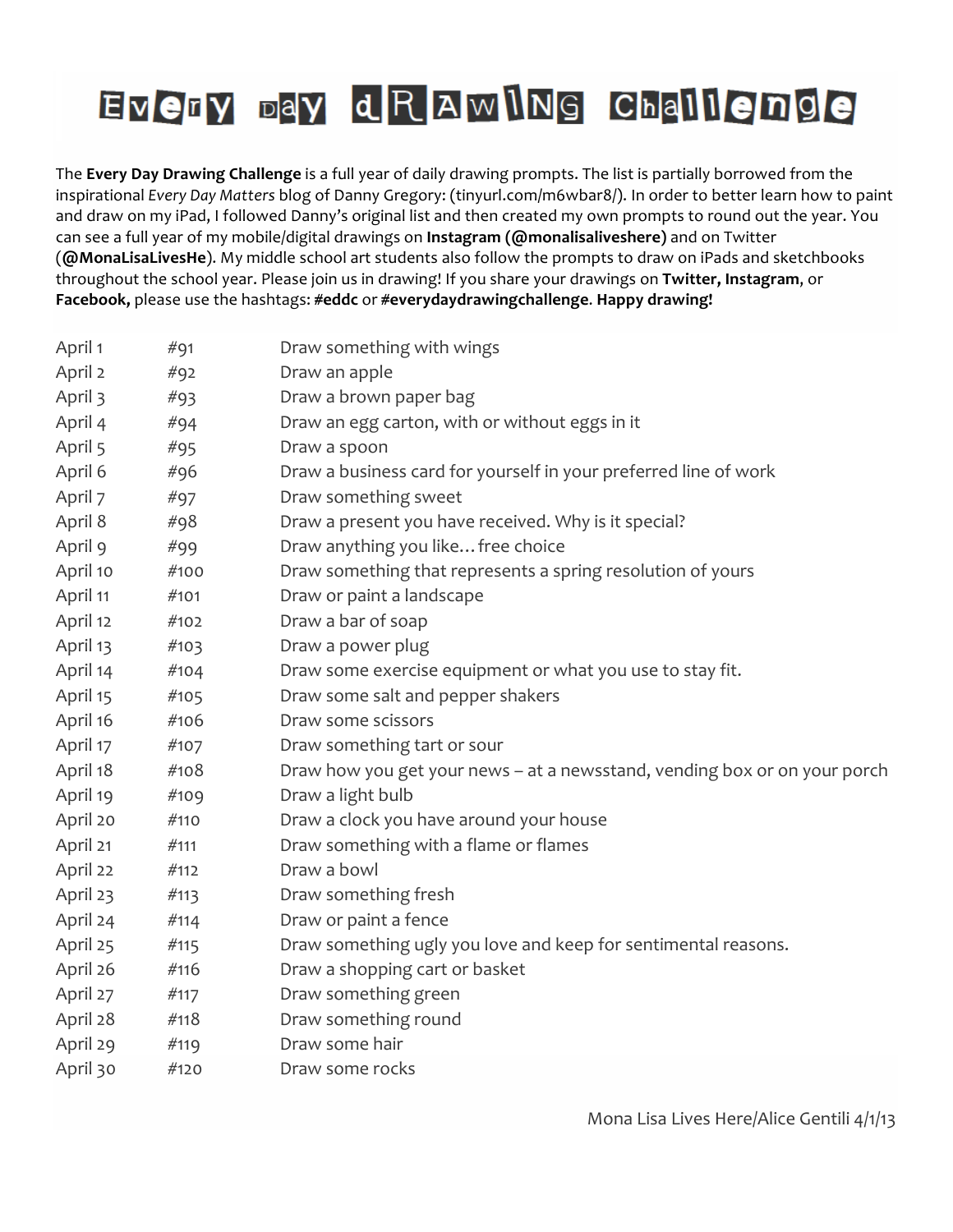| May 1         | #121 | Draw a flashlight                                                       |
|---------------|------|-------------------------------------------------------------------------|
| May 2         | #122 | Draw a coin or some coins                                               |
| May 3         | #123 | Draw something where shade is a prominent part of the subject           |
| May 4         | #124 | Draw a bell                                                             |
| May 5         | #125 | Draw something yellow                                                   |
| May 6         | #126 | Draw a bird                                                             |
| May 7         | #127 | Draw a sponge                                                           |
| May 8         | #128 | Draw a skyscape                                                         |
| May 9         | #129 | Draw a view through a doorway from one interior room to another.        |
| May 10        | #130 | Draw people doing something.                                            |
| May 11        | #131 | Draw some school supplies.                                              |
| May 12        | #132 | Draw a spray bottle                                                     |
| May 13        | #133 | Draw a chain                                                            |
| May 14        | #134 | Draw a peach                                                            |
| <b>May 15</b> | #135 | Draw a familiar person place or thing, but from an unusual angle        |
| May 16        | #136 | Draw a salad                                                            |
| <b>May 17</b> | #137 | Draw or paint something that's alive - a living thing - animal or plant |
| May 18        | #138 | Draw something you can turn on or off                                   |
| May 19        | #139 | Draw something soft                                                     |
| May 20        | #140 | Draw something with a handle                                            |
| May 21        | #141 | Draw an envelope                                                        |
| May 22        | #142 | Draw something with bristles                                            |
| May 23        | #143 | Draw something hot                                                      |
| May 24        | #144 | Draw an herb or spice                                                   |
| May 25        | #145 | Draw something square                                                   |
| May 26        | #146 | Draw (or paint) a tree in autumn                                        |
| May 27        | #147 | Draw a favorite food                                                    |
| May 28        | #148 | Draw or paint something made of wood                                    |
| May 29        | #149 | Draw or paint something soothing                                        |
| May 30        | #150 | Draw a broom                                                            |
| May 31        | #151 | Draw a candle                                                           |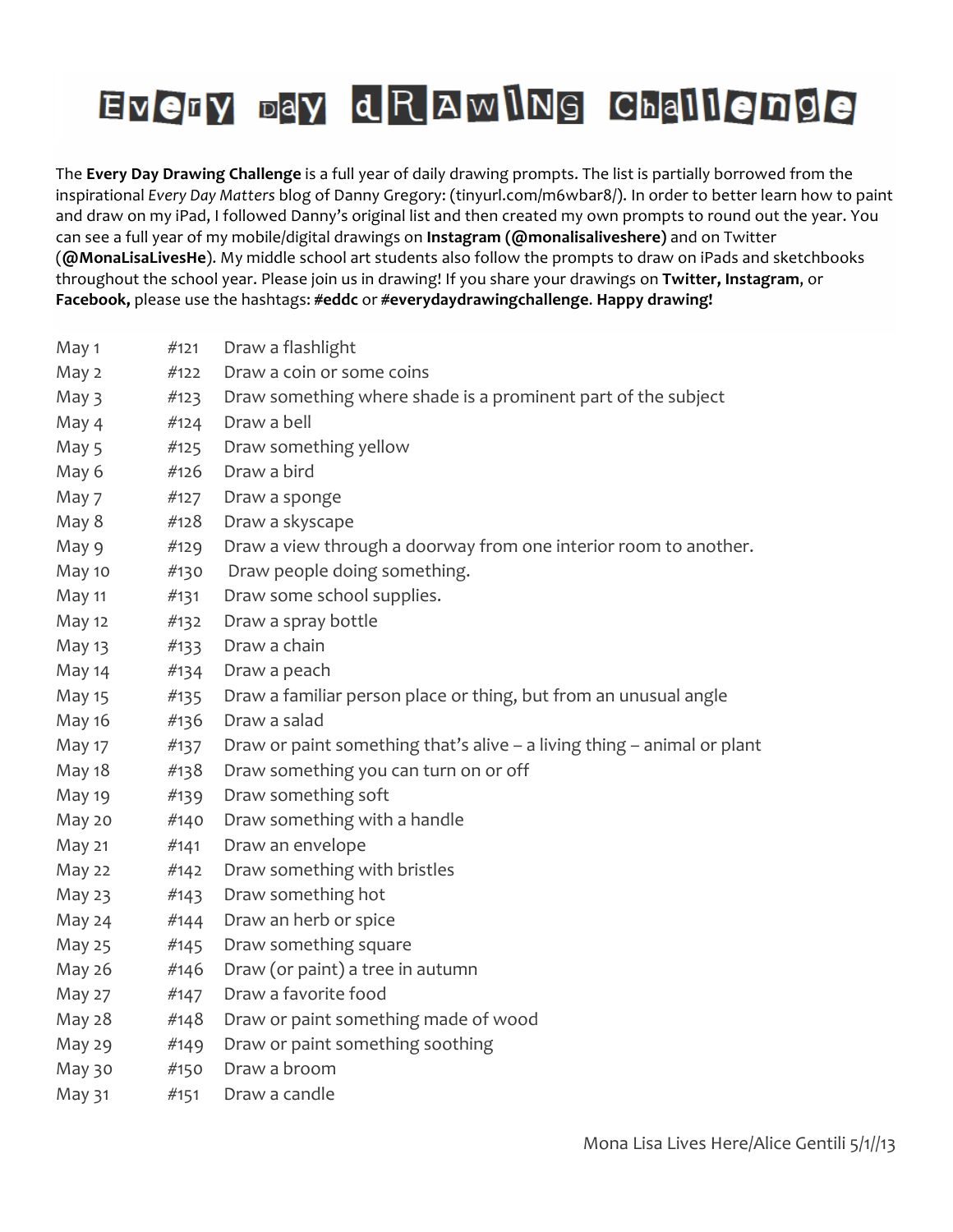| June 1  | #152 | Free choice                                                        |
|---------|------|--------------------------------------------------------------------|
| June 2  | #153 | Draw a nut                                                         |
| June 3  | #154 | Draw something in a plastic wrapper                                |
| June 4  | #155 | Draw or paint a lemon                                              |
| June 5  | #156 | Draw something with a step or steps                                |
| June 6  | #157 | Draw a sandwich                                                    |
| June 7  | #158 | Draw a towel                                                       |
| June 8  | #159 | Draw a kernel of popped popcorn                                    |
| June 9  | #160 | Draw a favorite cooking tool                                       |
| June 10 | #161 | Draw a trophy or award                                             |
| June 11 | #162 | Draw something you think smells wonderful                          |
| June 12 | #163 | Draw your breakfast                                                |
| June 13 | #164 | Draw a deck of cards                                               |
| June 14 | #165 | Draw a camera                                                      |
| June 15 | #166 | Draw the front of your house, apartment building, condo, dorm etc. |
| June 16 | #167 | Draw a fish                                                        |
| June 17 | #168 | Draw something that needs fixing                                   |
| June 18 | #169 | Draw your daily newspaper                                          |
| June 19 | #170 | Draw a piece of cake                                               |
| June 20 | #171 | Draw a zipper                                                      |
| June 21 | #172 | Draw some ice cream                                                |
| June 22 | #173 | Draw something that sparkles                                       |
| June 23 | #174 | Draw something from memory                                         |
| June 24 | #175 | Draw a bridge                                                      |
| June 25 | #176 | Draw a basket and what it holds                                    |
| June 26 | #177 | Draw something summer                                              |
| June 27 | #178 | Draw a flag                                                        |
| June 28 | #179 | Draw something red                                                 |
| June 29 | #180 | Draw an onion                                                      |
| June 30 | #181 | Draw something in your favorite color                              |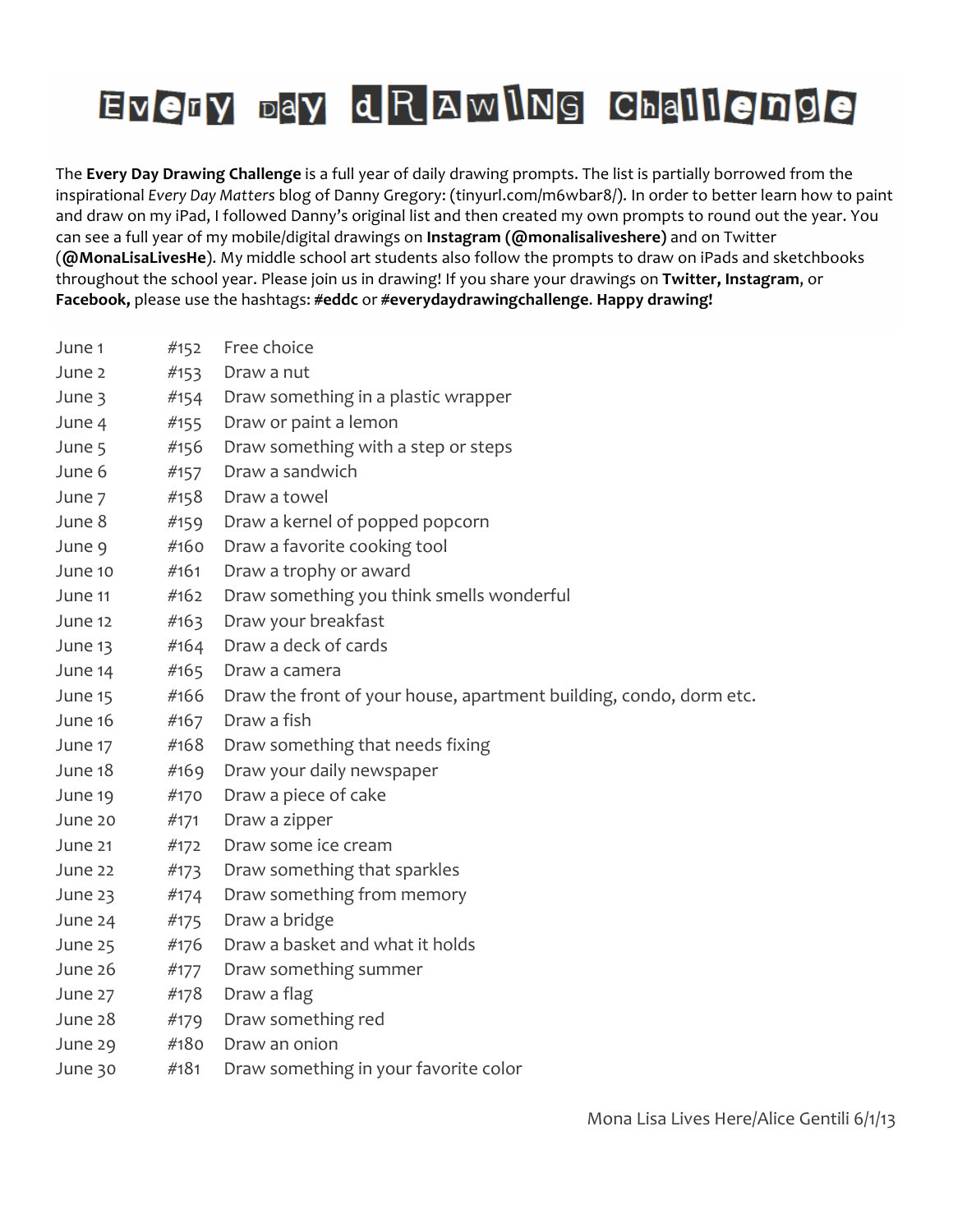| July 1  | #182 | Draw a trash or garbage can                                                         |
|---------|------|-------------------------------------------------------------------------------------|
| July 2  | #183 | Draw a truck                                                                        |
| July 3  | #184 | Draw something dangerous                                                            |
| July 4  | #185 | Draw a park bench or other outside bench                                            |
| July 5  | #186 | Draw a cat                                                                          |
| July 6  | #187 | Draw something you've always wanted                                                 |
| July 7  | #188 | Draw a fan                                                                          |
| July 8  | #189 | Draw a peanut in the shell or out                                                   |
| July 9  | #190 | Draw a shaver or razor                                                              |
| July 10 | #191 | Draw your palette or selection of colors                                            |
| July 11 | #192 | Draw some paper money                                                               |
| July 12 | #193 | Draw something that floats                                                          |
| July 13 | #194 | Draw a close-up part of something                                                   |
| July 14 | #195 | Draw a baked potato                                                                 |
| July 15 | #196 | Draw a fork                                                                         |
| July 16 | #197 | Draw a rope                                                                         |
| July 17 | #198 | Draw a remote control                                                               |
| July 18 | #199 | Draw some noodles                                                                   |
| July 19 | #200 | Draw a toe                                                                          |
| July 20 | #201 | Draw something lucky                                                                |
| July 21 | #202 | Draw a stapler                                                                      |
| July 22 | #203 | Draw a cookie                                                                       |
| July 23 | #204 | Draw a glass of juice                                                               |
| July 24 | #205 | Draw something frosty                                                               |
| July 25 | #206 | Draw a soda can                                                                     |
| July 26 | #207 | Draw something that you know is called something else in another region             |
| July 27 | #208 | Draw something that has a shell, or draw a seashell                                 |
| July 28 | #209 | Draw something out of place                                                         |
| July 29 | #210 | Draw a shadow                                                                       |
| July 30 | #211 | Draw some socks                                                                     |
| July 31 | #212 | Draw or paint an everyday object "in the style of" an old master or notable painter |
|         |      |                                                                                     |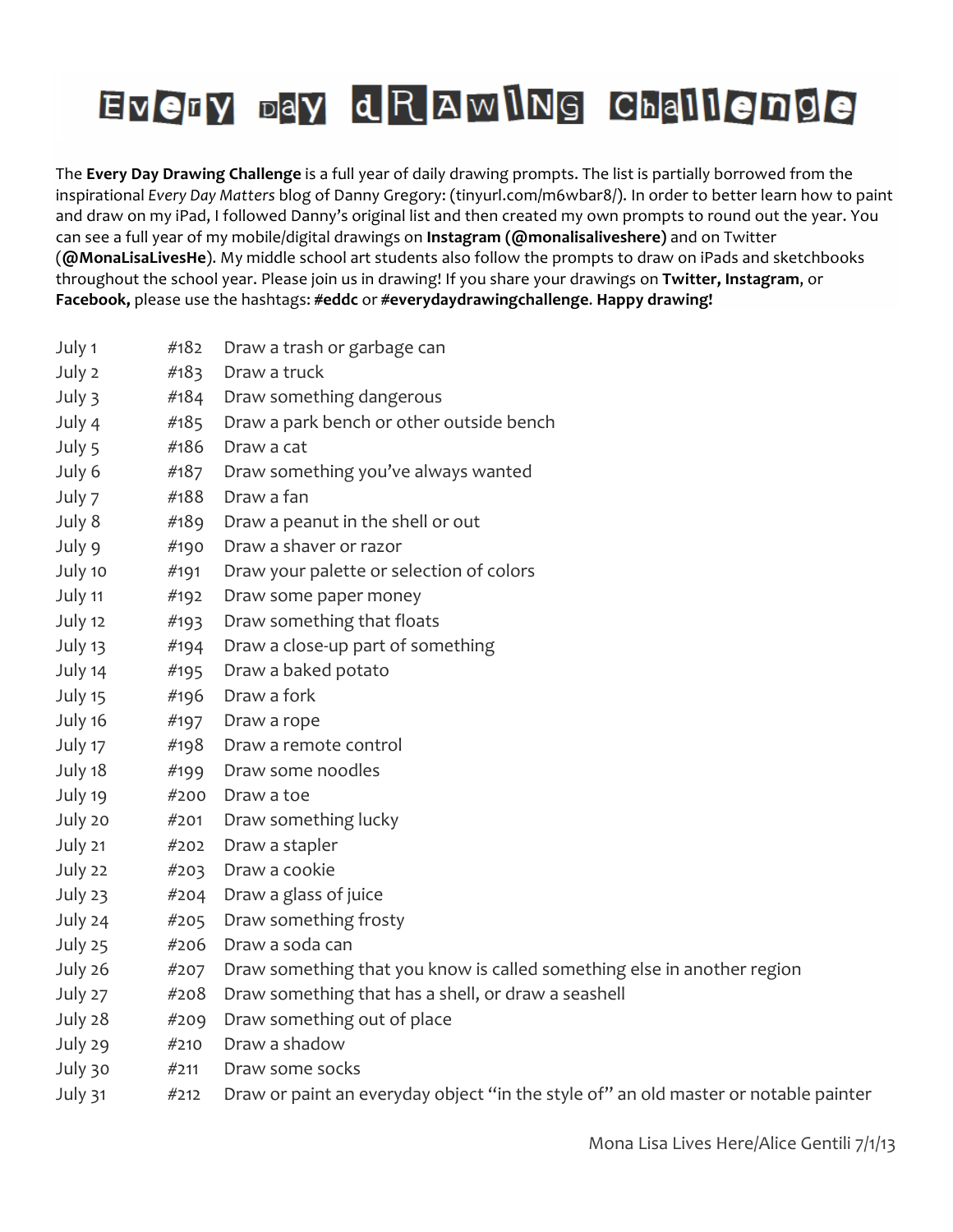| August 1  | #213 | Draw something with a mirror image                         |
|-----------|------|------------------------------------------------------------|
| August 2  | #214 | Draw a microwave oven                                      |
| August 3  | #215 | Draw something representing a favorite hobby               |
| August 4  | #216 | Draw your thumb                                            |
| August 5  | #217 | Draw your inner critic                                     |
| August 6  | #218 | Draw an umbrella                                           |
| August 7  | #219 | Draw a knife                                               |
| August 8  | #220 | Draw a window                                              |
| August 9  | #221 | Draw the moon                                              |
| August 10 | #222 | Draw a hand held game                                      |
| August 11 | #223 | Draw your favorite drawing tool                            |
| August 12 | #224 | Draw your favorite sound                                   |
| August 13 | #225 | Draw a jug or pitcher                                      |
| August 14 | #226 | Draw something sticky                                      |
| August 15 | #227 | Draw a screw                                               |
| August 16 | #228 | Draw a tote bag                                            |
| August 17 | #229 | Draw something that makes you laugh                        |
| August 18 | #230 | Draw a summer joy                                          |
| August 19 | #231 | Draw a map                                                 |
| August 20 | #232 | Draw your junk drawer                                      |
| August 21 | #233 | Draw the last thing you bought                             |
| August 22 | #234 | Draw your favorite beverage                                |
| August 23 | #235 | Draw something that belongs to someone else                |
| August 24 | #236 | Draw a butterfly                                           |
| August 25 | #237 | Draw the palm of your left hand                            |
| August 26 | #238 | Draw what's under your bed or the view from under your bed |
| August 27 | #239 | Draw something from a first aid kit                        |
| August 28 | #240 | Draw something that has scared you                         |
| August 29 | #241 | Draw a pencil, your favorite if you like                   |
| August 30 | #242 | Draw what you see from your kitchen window                 |
| August 31 | #243 | Draw a figurine or tzatchke you have                       |
|           |      |                                                            |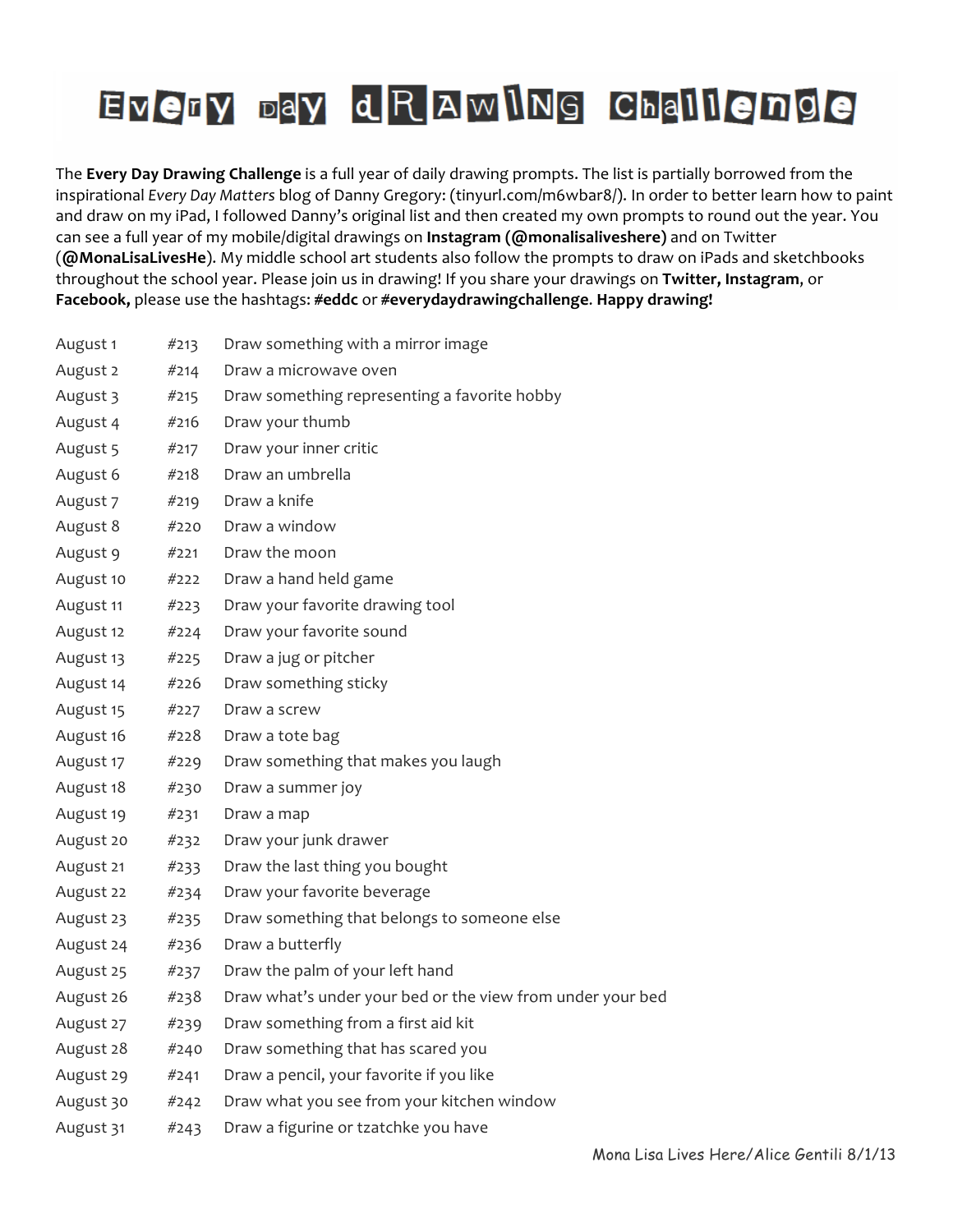| September 1  | #244 | Draw something September                                                      |
|--------------|------|-------------------------------------------------------------------------------|
| September 2  | #245 | Draw the oldest thing in your refrigerator                                    |
| September 3  | #246 | Draw a pillow                                                                 |
| September 4  | #247 | Draw some gloves                                                              |
| September 5  | #248 | Draw something creepy                                                         |
| September 6  | #249 | Draw a lock                                                                   |
| September 7  | #250 | Draw a coffeepot                                                              |
| September 8  | #251 | Draw something you got for free                                               |
| September 9  | #252 | Draw perfume or a scented product                                             |
| September 10 | #253 | Draw a pine or fir tree                                                       |
| September 11 | #254 | Draw your socks                                                               |
| September 12 | #255 | Draw something that represents joy                                            |
| September 13 | #256 | Draw a person near you on a bus or in a car (take a photo to work from later) |
| September 14 | #257 | Draw something bubbly                                                         |
| September 15 | #258 | Draw a houseplant                                                             |
| September 16 | #259 | Draw the inside of your closet                                                |
| September 17 | #260 | Draw something from a pet's point of view                                     |
| September 18 | #261 | Draw a filled suitcase                                                        |
| September 19 | #262 | Draw something form a fall sport                                              |
| September 20 | #263 | Draw your shower or tub                                                       |
| September 21 | #264 | Draw your favorite cleaning supply                                            |
| September 22 | #265 | Draw your floor                                                               |
| September 23 | #266 | Draw your neighbor                                                            |
| September 24 | #267 | Draw something or someone you cherish                                         |
| September 25 | #268 | Draw something flexible                                                       |
| September 26 | #269 | Draw something you need                                                       |
| September 27 | #270 | Draw something annoying                                                       |
| September 28 | #271 | Draw something you would like to preserve                                     |
| September 29 | #272 | Free choice                                                                   |
| September 30 | #273 | Draw your interpretation of a line from a song                                |
|              |      |                                                                               |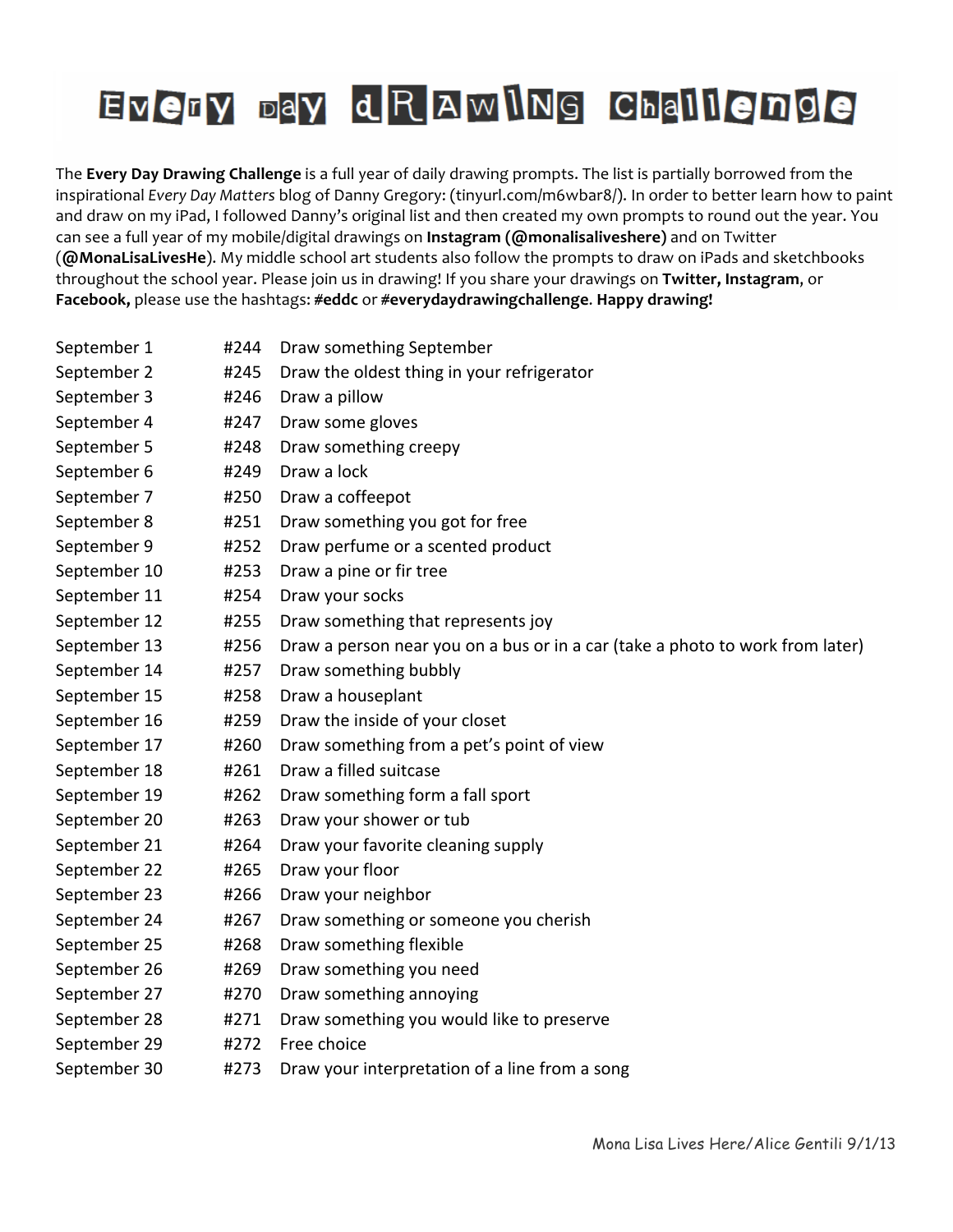The **Every Day Drawing Challenge** is a full year of daily drawing prompts. The list is partially borrowed from the inspirational *Every Day Matters* blog of Danny Gregory: (tinyurl.com/m6wbar8/). In order to better learn how to paint and draw on my iPad, I followed Danny's original list and then created my own prompts to round out the year. You can see a full year of my mobile/digital drawings on Instagram (@monalisaliveshere) and on Twitter (@MonaLisaLivesHe). My middle school art students also follow the prompts to draw on iPads and sketchbooks throughout the school year. Please join us in drawing! If you share your drawings on Twitter, Instagram, or Facebook, please use the hashtags: #eddc or #everydaydrawingchallenge. Happy drawing!

| October 1  | #274 | Draw a collection of tools                                        |
|------------|------|-------------------------------------------------------------------|
| October 2  | #275 | Draw the cover of your favorite book                              |
| October 3  | #276 | Draw a tube of toothpaste                                         |
| October 4  | #277 | Draw your grocery store                                           |
| October 5  | #278 | Draw something that should have been invented by now              |
| October 6  | #279 | Draw something that starts with the first letter of your name     |
| October 7  | #280 | Draw something that starts with the last letter of your name.     |
| October 8  | #281 | Draw something you don't see every day                            |
| October 9  | #282 | Draw what keeps you warm or cool                                  |
| October 10 | #283 | Draw something you've been putting off doing, or don't want to do |
| October 11 | #284 | Draw something shiny                                              |
| October 12 | #285 | Draw your downtown                                                |
| October 13 | #286 | Draw something that loves the sun                                 |
| October 14 | #287 | Draw a shirt                                                      |
| October 15 | #288 | Draw something colorful                                           |
| October 16 | #289 | Draw something with spots                                         |
| October 17 | #290 | Draw an appliance you bought or received but don't use            |
| October 18 | #291 | Draw a teapot                                                     |
| October 19 | #292 | Draw or paint an illustration for the cover of your favorite book |
| October 20 | #293 | Draw a night scene                                                |
| October 21 | #294 | Draw something made of glass                                      |
| October 22 | #295 | Draw something that makes you smile                               |
| October 23 | #296 | Draw some toast                                                   |
| October 24 | #297 | Draw something orange                                             |
| October 25 | #298 | Draw a bottle of water                                            |
| October 26 | #299 | Draw something strange                                            |
| October 27 | #300 | Draw a table                                                      |
| October 28 | #301 | Draw something bright                                             |
| October 29 | #302 | Draw something cute                                               |
| October 30 | #303 | Draw something in motion                                          |
| October 31 | #304 | Draw something frozen                                             |
|            |      |                                                                   |

Mona Lisa Lives Here/Alice Gentili 10/1/13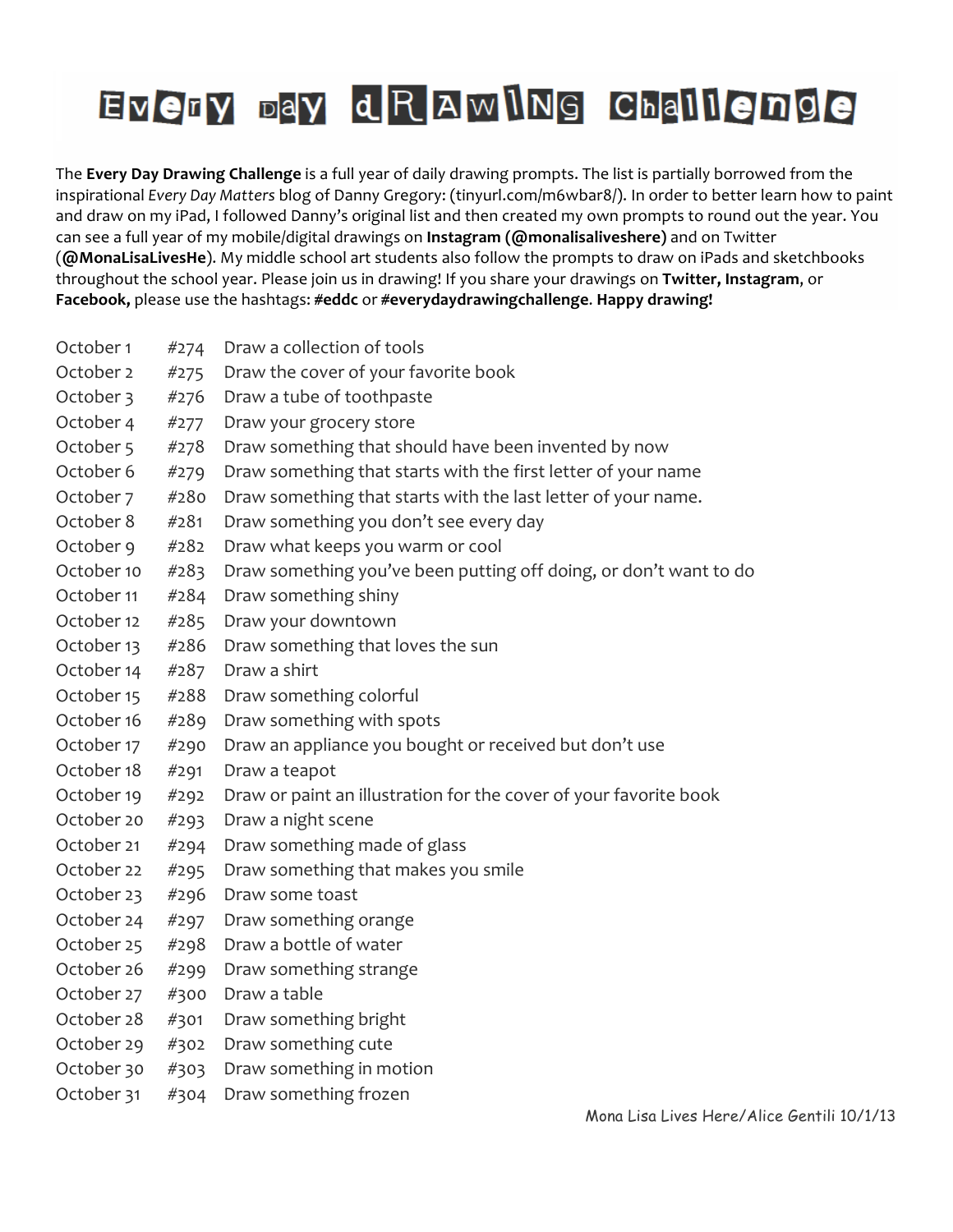| November 1  | #305 | Draw something you can tie                         |
|-------------|------|----------------------------------------------------|
| November 2  | #306 | Draw something huge                                |
| November 3  | #307 | Draw a snack                                       |
| November 4  | #308 | Draw something raw                                 |
| November 5  | #309 | Draw something slippery                            |
| November 6  | #310 | Draw something with more than 2 legs               |
| November 7  | #311 | Draw something military                            |
| November 8  | #312 | Draw something that you need two of to make a set  |
| November 9  | #313 | Draw something very light                          |
| November 10 | #314 | Draw something you look up at from below           |
| November 11 | #315 | Draw something that has a knob                     |
| November 12 | #316 | Draw something under water                         |
| November 13 | #317 | Draw a travel memory                               |
| November 14 | #318 | Draw your hair up close                            |
| November 15 | #319 | Draw something with numbers                        |
| November 16 | #320 | Draw the condiments on a diner or restaurant table |
| November 17 | #321 | Draw something you'll give away                    |
| November 18 | #322 | Draw something forbidden                           |
| November 19 | #323 | Draw something related to what you do              |
| November 20 | #324 | Draw something sad                                 |
| November 21 | #325 | Draw a garden tool                                 |
| November 22 | #326 | Draw something blue                                |
| November 23 | #327 | Draw something you can keep in your pocket         |
| November 24 | #328 | Draw something super                               |
| November 25 | #329 | Draw something that has buttons                    |
| November 26 | #330 | Draw something purple                              |
| November 27 | #331 | Draw some corn                                     |
| November 28 | #332 | Draw your Thanksgiving table                       |
| November 29 | #333 | Draw a pie                                         |
| November 30 | #334 | Draw something from a sport you see on TV          |